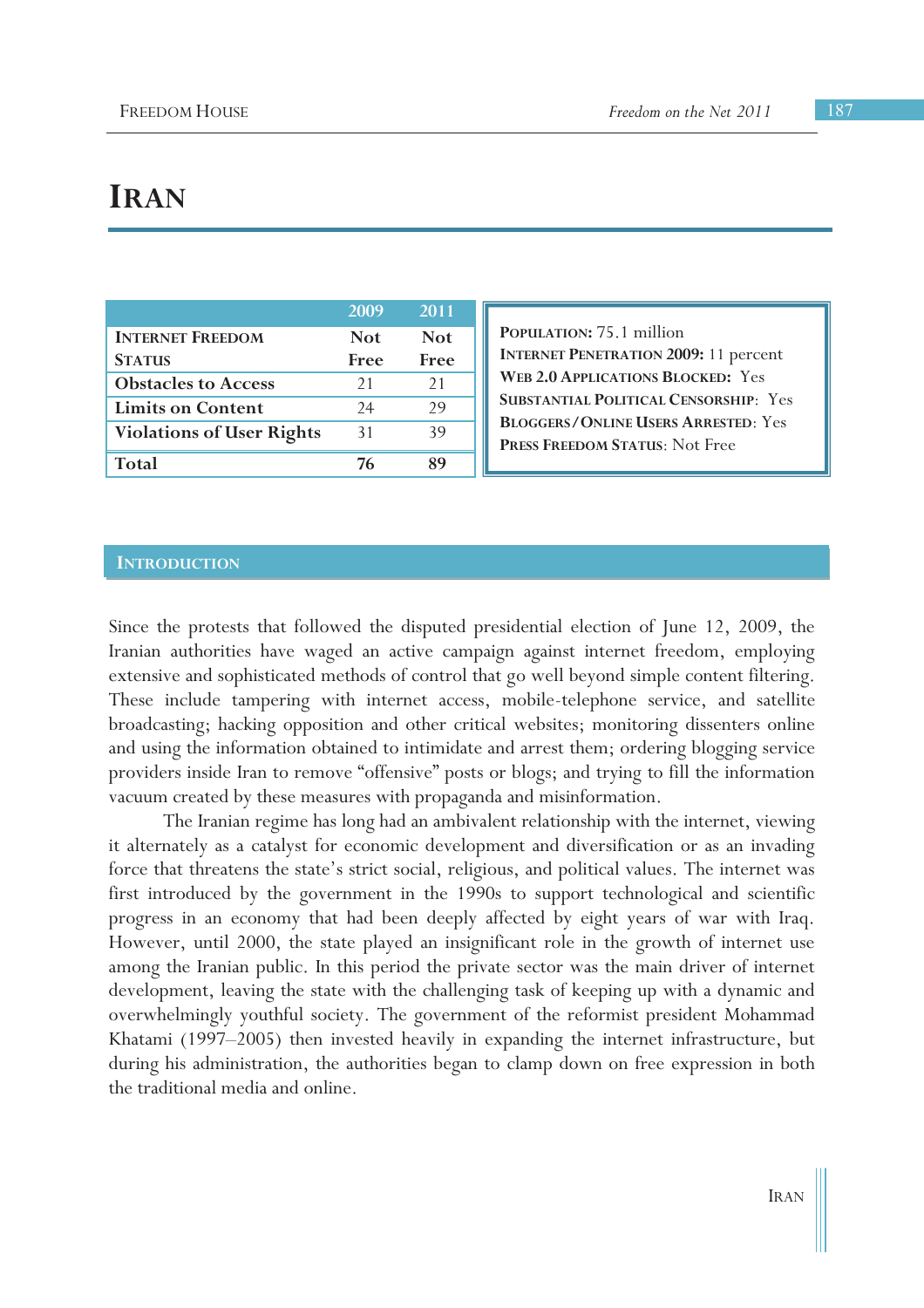Supreme Leader Ali Khamenei first asserted control over the internet through a May 2001 decree and subsequent legislation by the Cultural Revolution High Council that forced all internet service providers (ISPs) to end their direct connections, obtain a license to operate, and purchase their bandwidth from government-controlled Access Service Providers.<sup>1</sup> The regime's ferocious attacks on internet use after the 2009 election seemed to mark the end of its internal debate, as the leadership decisively chose political control over the benefits of a more open society.

#### **OBSTACLES TO ACCESS**

The Khatami administration, following an economic development plan devised during the last term of President Akbar Hashemi Rafsanjani, worked to connect different cities with fiber-optic cables and increase the Iranian internet's connection points to the global network. The result of this and other such efforts was an explosion in internet use in the country. According to the International Telecommunication Union (ITU), there were 625,000 internet users in Iran at the beginning of 2000. By the end of Khatami's presidency in 2005, the number had increased to several million. This period also featured a major demographic shift in Iran. The population had increased tremendously since the end of the Iran-Iraq war, to a point where more than 70 percent of the population was born after the 1979 revolution. Faced with restrictions on most other forms of expression and social interaction, this young population turned to the internet in large numbers. At the same time, the cost of internet access remains very high and the service is mostly available in the cities, meaning users are predominantly urban middle and upper class. A report prepared by Iran's parliament blames the government for holding a monopoly on internet bandwidth and selling it to users through a number of intermediaries.<sup>2</sup> Direct access to the internet via satellite is only permitted to certain institutes, and it remains prohibited for personal use.

 Statistics relating to the number of internet users in Iran are inconsistent and highly disputed, even among Iranian officials. The single official source of data is the ITU, which receives statistics from the government on different information and communications technology (ICT) indicators. According to official sources, the Iranian government calculates the number of internet users by forecasting the number of potential users based on the available bandwidth. Therefore, the reported numbers do not correspond to the actual number of Internet users at all. According to a survey conducted in 2009 by Iran Statistics Centre and published in March 2010, the internet penetration rate in Iran stood at 11 percent; 30 percent of the internet users were based in Tehran; and the penetration rate was

<sup>&</sup>lt;sup>1</sup> "Country Profile—Iran," OpenNet Initiative, June 16, 2009, http://opennet.net/research/profiles/iran.

<sup>&</sup>lt;sup>2</sup> Iran ICT News, "Identifying the causes behind the expensiveness of the Internet in Iran," October 10, 2010, http://tinyurl.com/33vpzjf.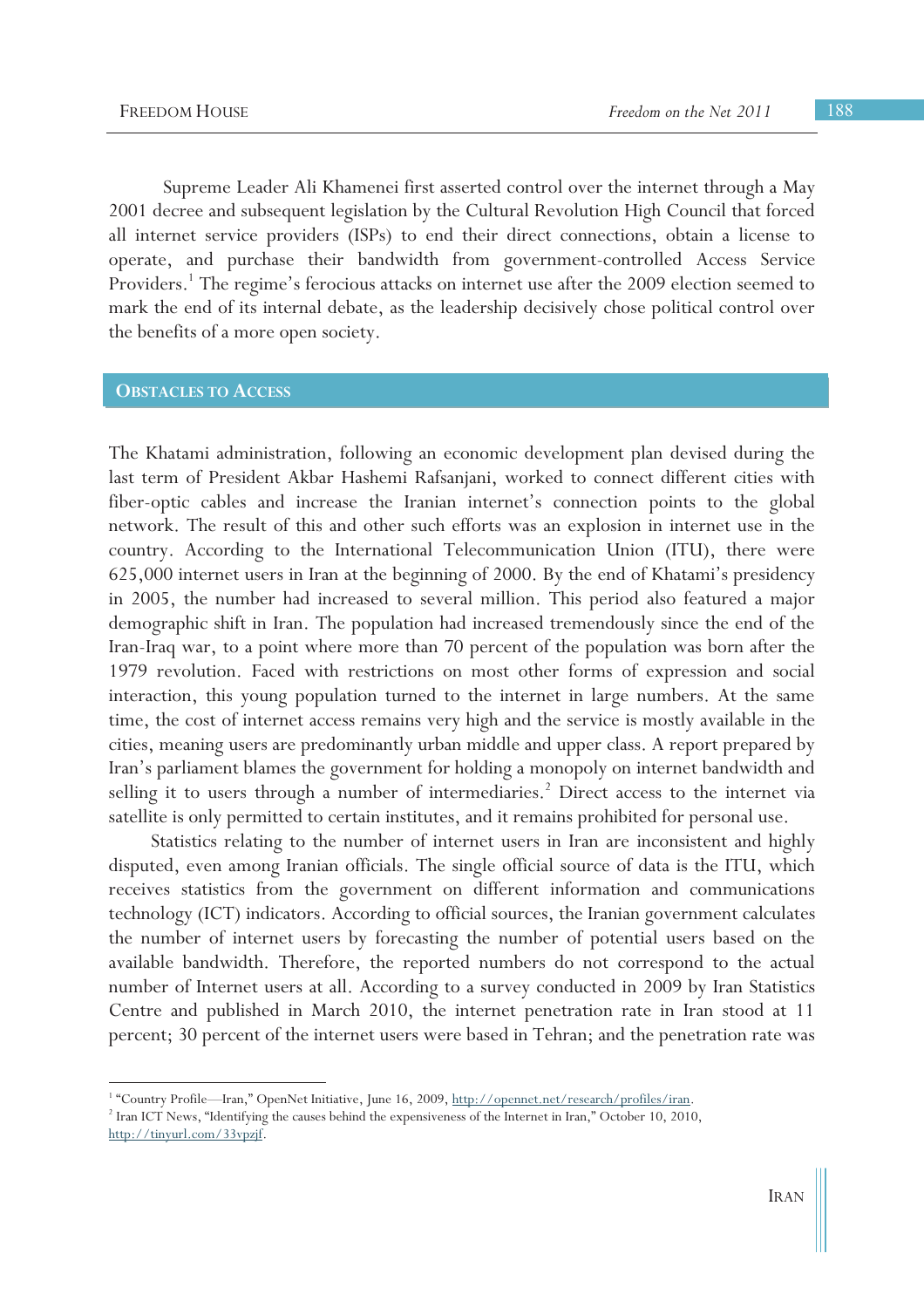15 percent in urban and 3 percent in rural areas. This is significantly lower than the internet penetration reported to the ITU the same year, which was approximately 38 percent.<sup>3</sup>

The internet and its users played an important role in the opposition movement following the June 2009 presidential election, in which incumbent Mahmoud Ahmadinejad was accused of winning a new term through fraud. After the authorities barred international media from directly covering the opposition protests and ensuing violence by security forces, foreign outlets came to rely on user-generated content posted on the internet from inside Iran. The regime characterized these interactions between protesters, internet users, and international media as a "soft war" orchestrated by foreign powers, and vowed to combat it in kind. The government has reportedly allocated \$500 million in its 2010–11 annual budget for this purpose.

During the protests, authorities curbed internet access by introducing 60 to 70 percent packet loss into the network, resulting in a massive drop in speed.<sup>4</sup> This came in the context of an existing 128-kilobyte bandwidth limitation imposed on private broadband users beginning in 2006.<sup>5</sup> By March 2009, there were only around 557,857 broadband subscribers in Iran, the majority of private users are connected with 56kb to the internet.<sup>6</sup> Given these obstacles, it became difficult to conduct basic online activities like opening email messages or viewing simple webpages.<sup>7</sup> The government blamed the slowdown on damage to undersea cables in the Persian Gulf, but the timing was very much aligned with key protests, which strongly suggests that the authorities were in full control of internet speed. Similarly, during protest days many of the important network ports used by instantmessaging and chat platforms were also tampered with, resulting in partial or complete loss of function for these tools.

As of December 2010, all the major international social-networking and mediasharing websites like Facebook, YouTube, and Flickr were blocked, while some file types, such as MP3 audio files, have been sporadically filtered. The periodic filtering and disruption of services based overseas—such as Google's fairly well-encrypted e-mail and blogging platforms, Gmail and blogger.com—appear designed to frustrate users and eventually force them to seek more easily monitored alternatives based in Iran. Although many Iranians have been able to access the blocked platforms and content by using various circumvention techniques, the authorities have actively worked to disrupt such efforts, forcing users to constantly adapt and search for new solutions.

<sup>&</sup>lt;sup>3</sup> Editor's note: After publication of this report, the ITU revised its internet penetration figure for Iran from 38 percent to 11 percent.

<sup>&</sup>lt;sup>4</sup> Packet loss occurs when one or more packets of data traveling across a computer network fail to reach their destination. 5 "Iranian Government: Internet Speed is Good" (in Persian), BBC, May 21, 2010

http://www.bbc.co.uk/persian/iran/2010/05/100521\_l38\_iran\_internet\_speed\_taghipour.shtml.

<sup>6</sup> The association of private broadband service providers in Iran, "official stats on available broadband ports in Iran until March 19, 2010 " http://www.adsl-pap.com/fa/port/.

 $^7$  It takes 6 minutes to download a MP3 music file with 128kb connection and 12 minutes with 56kb connection.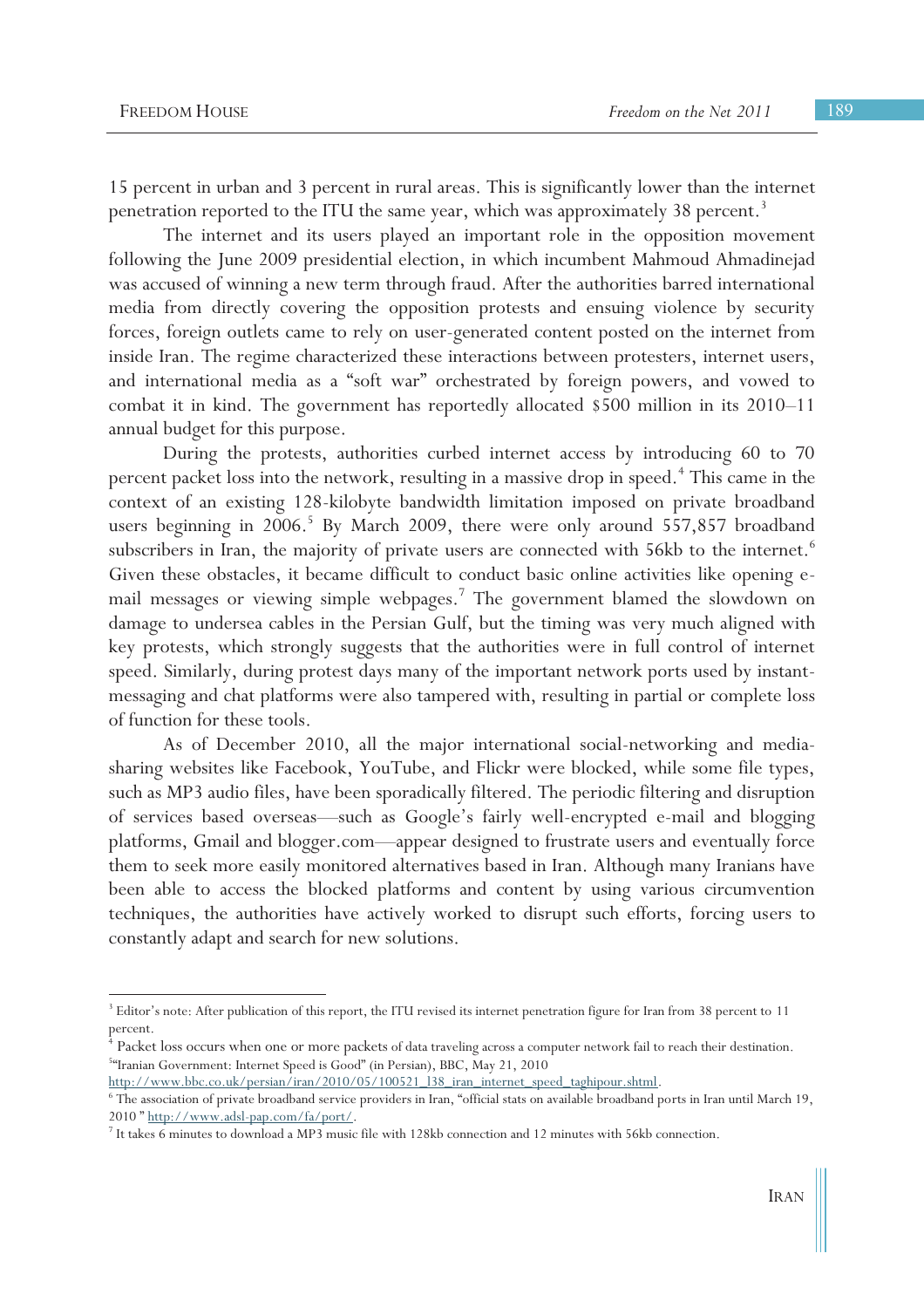According to official statistics, there are approximately 54 million mobile-phone subscriptions in Iran. Mobile-telephone service was also subject to government controls. Mobile-phone text messaging, or short-message service (SMS), was shut down throughout Iran the day before the election and did not resume until 40 days later. Subsequently it was disrupted on a temporary basis immediately before and during key protests days. There have been reports that messages with banned keywords were filtered even when service was up. However, any use of SMS by dissenters in Iran is very limited and highly risky. Users must present some form of identification when purchasing mobile-phone subscriptions, making it an easy task for the authorities to track down the authors and recipients of specific messages.

The period after the election featured a broad assertion of power by the Islamic Revolutionary Guards Corps (IRGC), a politically important branch of the security forces that also controls large sections of the economy. Even as it managed the government's crackdown in the streets, it used its economic muscle to increase state dominance of the information landscape. In September 2009, for example, the IRGC purchased a controlling stake in the Telecommunication Company of Iran (TCI), the country's main provider of internet and mobile-telephone service. The second mobile operator, IranCell, is owned in part by a web of proxy companies controlled by the IRGC (there are a number of high profile IRGC ex-commanders among its management). The third operator, due to be launched in early 2011, is a government-owned entity.

#### **LIMITS ON CONTENT**

Internet filtering, which began toward the end of the Khatami presidency in 2005, has become more severe since the June 2009 election. The authorities now employ a centralized filtering system that can effectively block a website within a few hours across the entire network in Iran. Private internet-service providers (ISPs) were forced to either use the bandwidth provided by the government or route their send traffic (which contains the sitevisit requests) through government-issued filtering boxes developed by software companies inside Iran. The boxes work by searching for banned text strings—either keywords or domain names—in the URL requests submitted by users.

In recent years there has been pressure within the Iranian government to show that the filtering of content is based on a legal framework and is not arbitrary. As a result, institutions in charge of internet filtering have evolved. In July 2009, Ahmadinejad's government enacted the Computer Crime Law, which had been passed by the parliament a year earlier. According to this law, the Committee in Charge of Determining Unauthorized Websites is legally empowered to identify sites that carry forbidden content and report that information to TCI and other major ISPs for blocking. The committee is headed by the prosecutor general and operates under the supervision of his office. The rest of the panel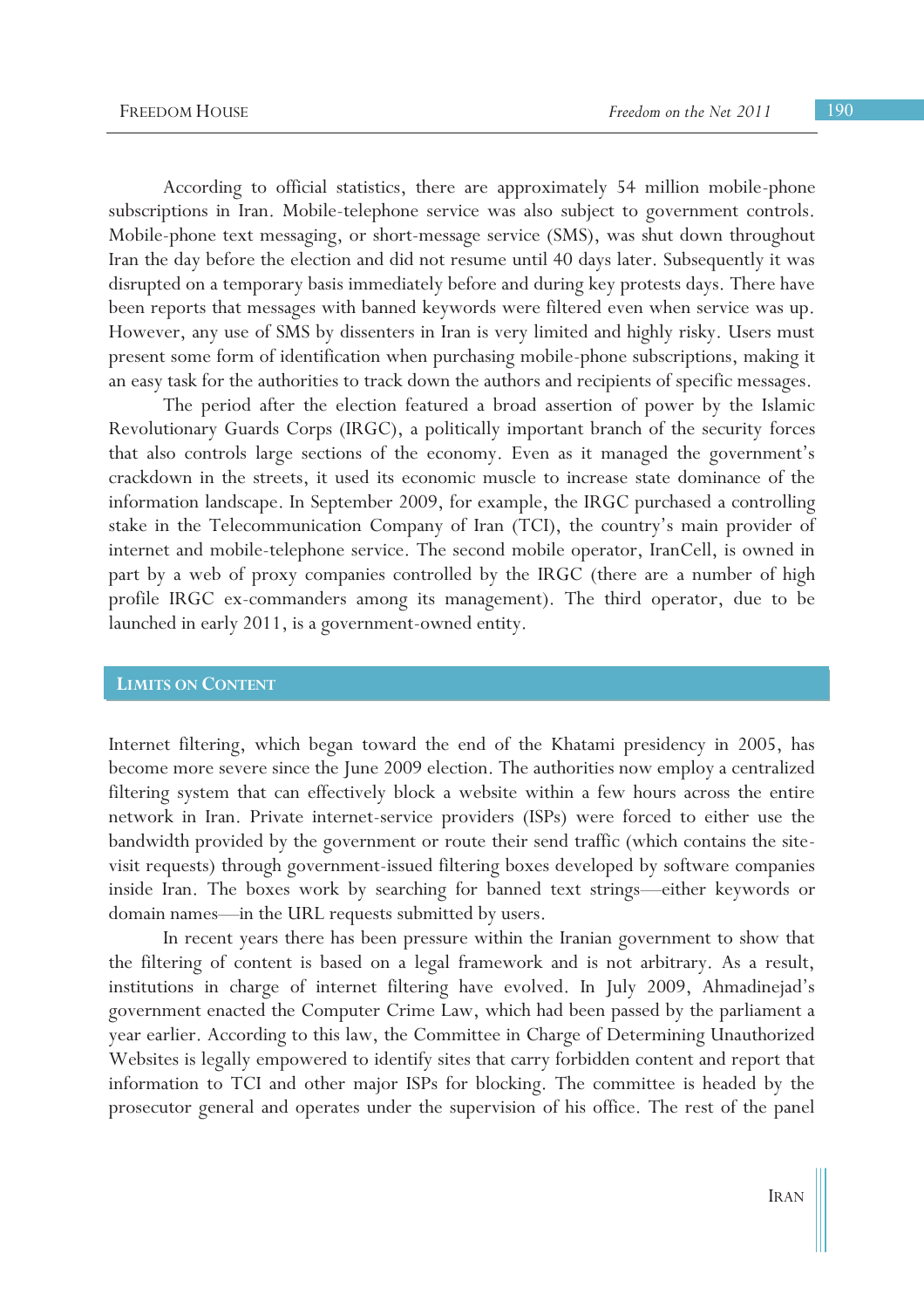consists of representatives from 12 governmental ministries and institutes. The law also identifies the violations that might result in a website being marked for filtering. These are defined very broadly and cover a variety of topics, ranging from insulting religious figures and government officials to distributing pornographic content and illegal circumvention tools.

Little information is available about the inner workings of the committee. According to the law it should meet biweekly to decide on any website bans, but a TCI vice president recently put the rate of filtering at 200 to 300 websites per day, meaning the bulk of filtering decisions are likely made automatically upon discovery of objectionable content, or by a small technical group in charge. This would leave the committee to decide on only the more controversial blocking decisions, such as the move during the protests to block the website of the Combatant Clergy Association (Majmae Rohanion Mobarez), a pragmaticconservative clerical party linked to Rafsanjani. The official websites of Khatami and a number of Grand Ayatollahs who have criticized the government were also blocked. As the head of two important state bodies, the former president remained an influential member of the establishment, but he had been Ahmadinejad's electoral opponent in 2005, and he sometimes appeared to side with the opposition in 2009.

There have been other cases of filtering aimed at websites that operate within the official discourse. A number of websites and blogs belonging to Ahmadinejad supporters who publicly criticized some of his government's policies were also blocked. In such an environment, any website that includes elements of opposition discourse is bound to be targeted. The opposition Green Movement, other political groups, women's rights groups, ethnic and religious minorities, and the Iranian homosexual community fall within the category of opposition discourse and are affected by heavy filtering. In addition to blocking certain content, the Computer Crime Law makes service providers, such as blogging platforms, responsible for any content that appears on their sites. This has led to the suspension of a number of blogs hosted on platforms inside Iran.

The authorities claim that there is a procedure for disputing filtering decisions. However, the procedure is highly inefficient, even for a prominent conservative blogger, Omid Hosseini-Ahestan, whose site was filtered "accidentally." He did not succeed in unblocking his blog through the complaint procedure, but the filter was lifted after highprofile media coverage of the incident.<sup>8</sup> The dispute process requires the website owner to disclose his or her personal information and accept responsibility for any misconduct in the future, a commitment that few are willing to make given the risk of severe punishment.

In addition to censorship, the state counters critical content and online organizing efforts by extending state propaganda into the digital sphere. There are at least 400 news websites that are either directly or indirectly supported by the state. They seek to set the

l.

<sup>8</sup> Ahestan blog, "On filtering of Ahestan", January 15, 2010. http://ahestan.wordpress.com/2010/01/15/ahestan.

IRAN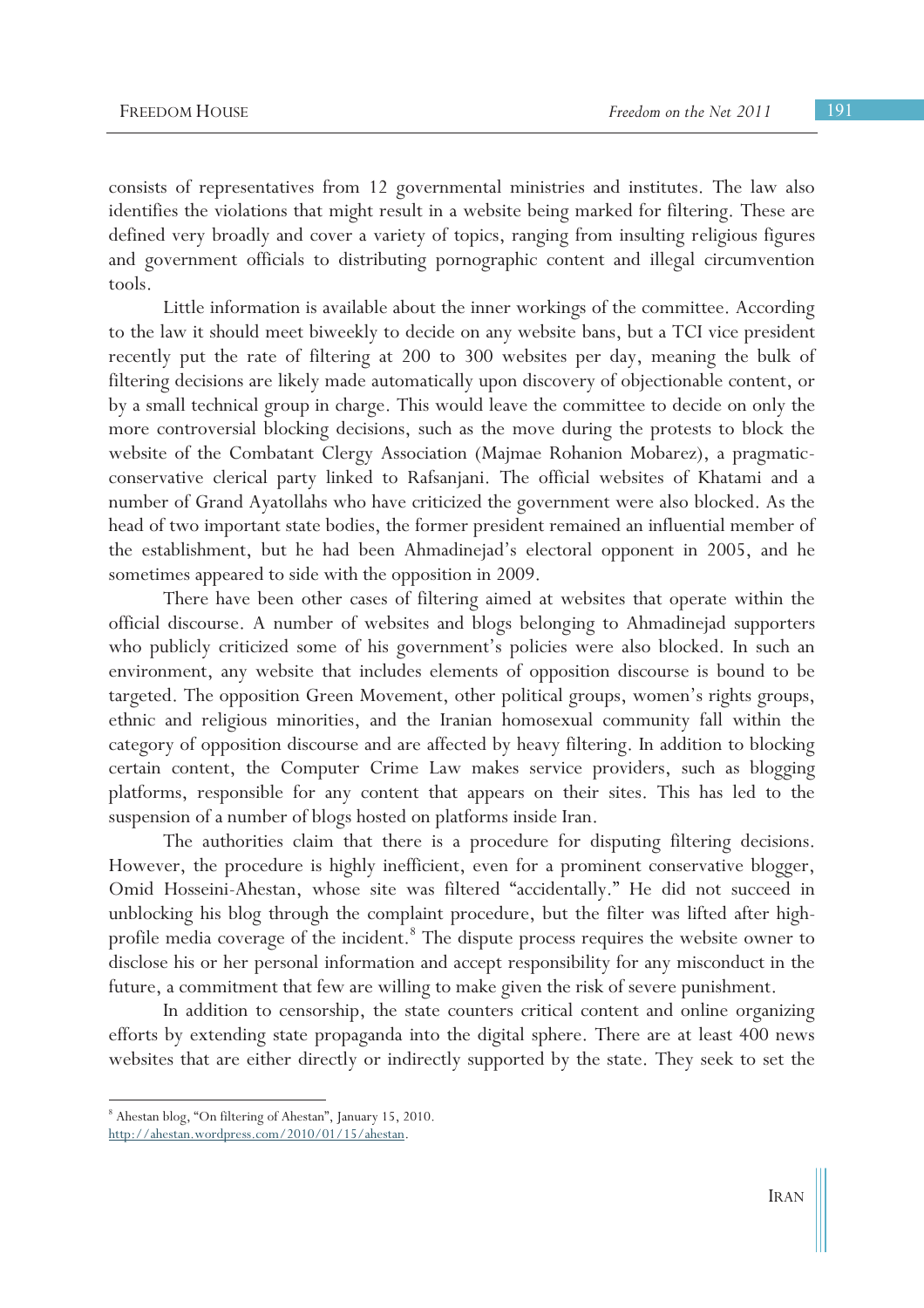agenda by providing partial commentary or publishing rumors. There have also been a large number of government-backed initiatives to promote blogging among supporters of government and members of the Basij paramilitary group. And during the postelection protests, there were reports of fake user-generated content submitted to Twitter and YouTube by government supporters to mislead the protesters and reporters. Some commentators have argued that propaganda is displacing censorship as the primary means of controlling the internet.<sup>9</sup>

Self-censorship is also very extensive, particularly on political matters. The widespread arrests of reporters and activists after the election, as well as perceptions of pervasive surveillance, have created fear among online journalists and bloggers. Many of them either abandoned their online activities or were forced to use pseudonyms. At least 1,500 bloggers who were blogging on political issues with their real identity decided to end their blogs or avoid writing about politics directly in the aftermath of the 2009 election. Furthermore, the majority of independent content producers lack the financial resources to operate in such a hostile environment. The online advertising market in Iran is exclusively limited to apolitical and pro-government websites. Even businesses based outside Iran avoid political websites to maintain trading relationships with the country. Due to international sanctions against Iran, Google Advertising does not recognize Persian as one of the languages in its advertising system, disadvantaging Persian content producers.

Despite all of these limitations, the internet remains the only means available for Iranian citizens and dissenters to get news and organize themselves. Iranian broadcast outlets are tightly controlled by the authorities, and satellite broadcasting from outside Iran is subjected to heavy jamming. The technical difficulty of engaging in similarly comprehensive censorship of a medium as complex and heavily populated as the Iranian internet may explain the authorities' growing reliance on propaganda, misinformation, and physical coercion to counter internet-based activism.

### **VIOLATIONS OF USER RIGHTS**

 $\overline{a}$ 

Iranian internet users suffer from routine surveillance, harassment, and the threat of imprisonment for their online activities, particularly those who are more critical of the authorities. The constitution provides for limited freedom of opinion and expression, but numerous, haphazardly enforced laws restrict these rights in practice. The 2000 Press Law, for example, forbids the publication of ideas that are contrary to Islamic principles or detrimental to public rights, none of which are clearly defined. The government and judiciary regularly invoke this and other vaguely worded legislation to criminalize critical

<sup>9</sup> Evgeny Morozov, "Iran's Propaganda Hits the 'Spinternet,'" CNN, December 29, 2009, http://edition.cnn.com/2009/OPINION/12/29/morozov.dicatorships.internet/index.html.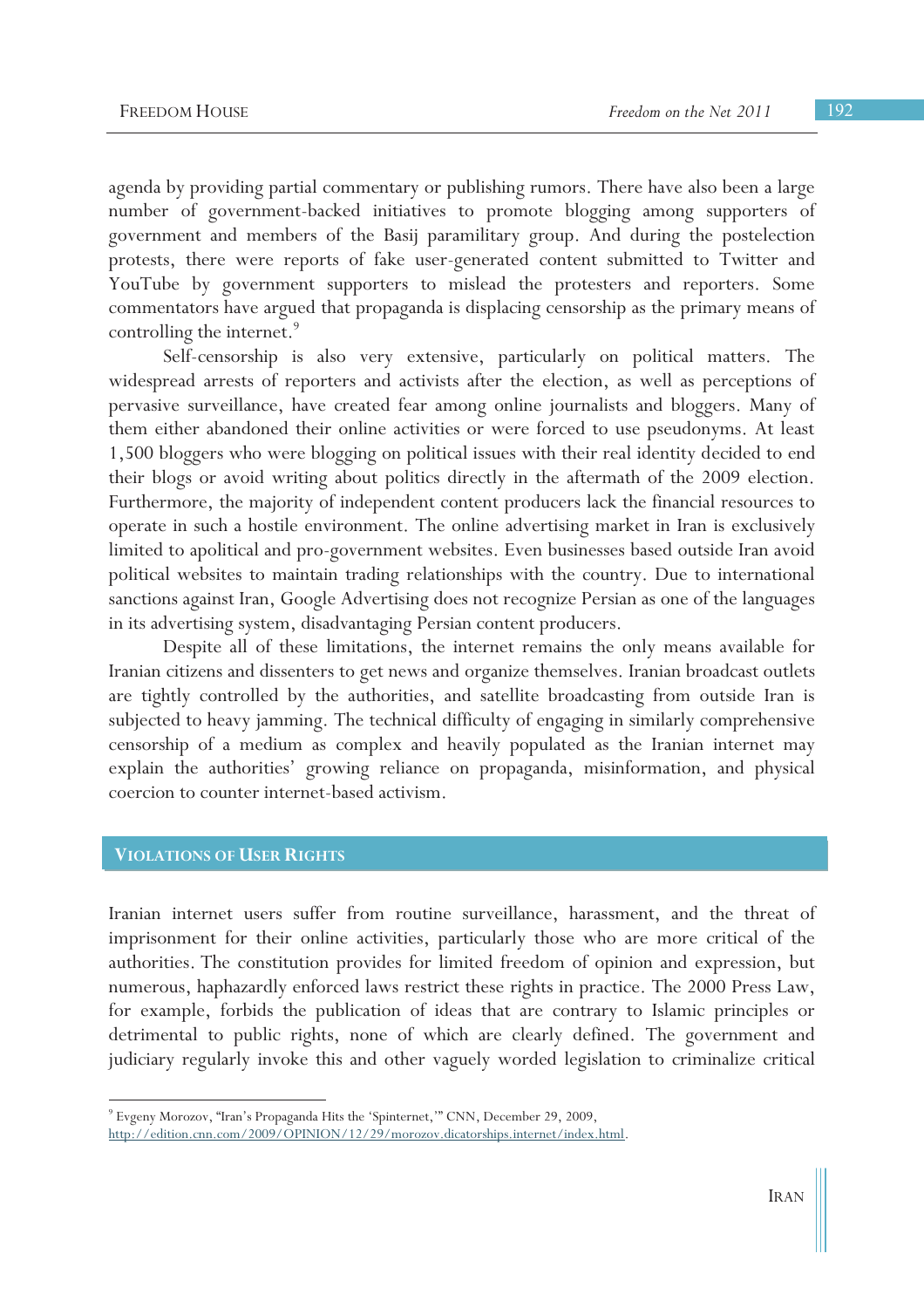opinions. The Computer Crime Law passed by the parliament in 2008 and introduced officially by Ahmadinejad in July 2009 clearly identifies punishments for spying, hacking, piracy, phishing, libel, and publishing materials that are immoral and against public taste.

Since June 2009 the authorities have been cracking down on online activism through various forms of judicial and extrajudicial intimidation. An increasing number of bloggers have been threatened, arrested, tortured, kept in solitary confinement, and denied medical care, while others have been formally tried and convicted. At least 50 bloggers and online activists have been arrested, and a dozen are still being detained. They include 18-year-old Navid Mohebbi, who was arrested in September 2010 and then released conditionally in December after receiving a three-year suspended prison sentence on charges of "actions against national security" and insulting the Islamic Republic's founder and current leader by means of "foreign media." Another blogger Omidreza Mirsayafi died under questionable circumstances in Tehran's infamous Evin prison. He was arrested in the aftermath of the election for allegedly insulting Iran's religious leaders and conspiring against the government. A large number of bloggers, journalists, and activists have also fled Iran and sought political asylum in neighboring countries, mainly Turkey.

The Iranian authorities have taken a range of measures to monitor online communications and use them as a basis for criminal punishment. A number of protesters who were put on trial after the election were indicted for their activities on Facebook and Balatarin, a Persian site that allows users to share links and news. Many arrested activists reported that interrogators had confronted them with copies of their e-mails, asked them to provide the passwords to their Facebook accounts, and questioned them extensively on their relationships with individuals on their "friends" list. The authorities actively exploited the fear created by these reports, claiming that they had access to all the e-mail and text messages exchanged in Iran. The Computer Crime Law obliges ISPs to record all the data exchanged by their users for a period of six months, but it is not clear whether the security services have the technical ability to monitor all this data. In addition, ISPs have been accused of forging SSL certificates to eavesdrop on emails sent through secure channels (https), making protected communication increasingly difficult for those without more sophisticated skills.

Explicit filtering and physical intimidation is supplemented by hacking and denial-ofservice (DoS) attacks on the websites of government critics, including leading opposition figures. In the days after the disputed presidential election, many of the news websites set up by supporters of opposition candidates Mir Hossein Mousavi and Mehdi Karoubi were taken offline through arrests of the technical teams involved in their maintenance and through intense DOS attacks. There is technical evidence, including a log of the web servers,